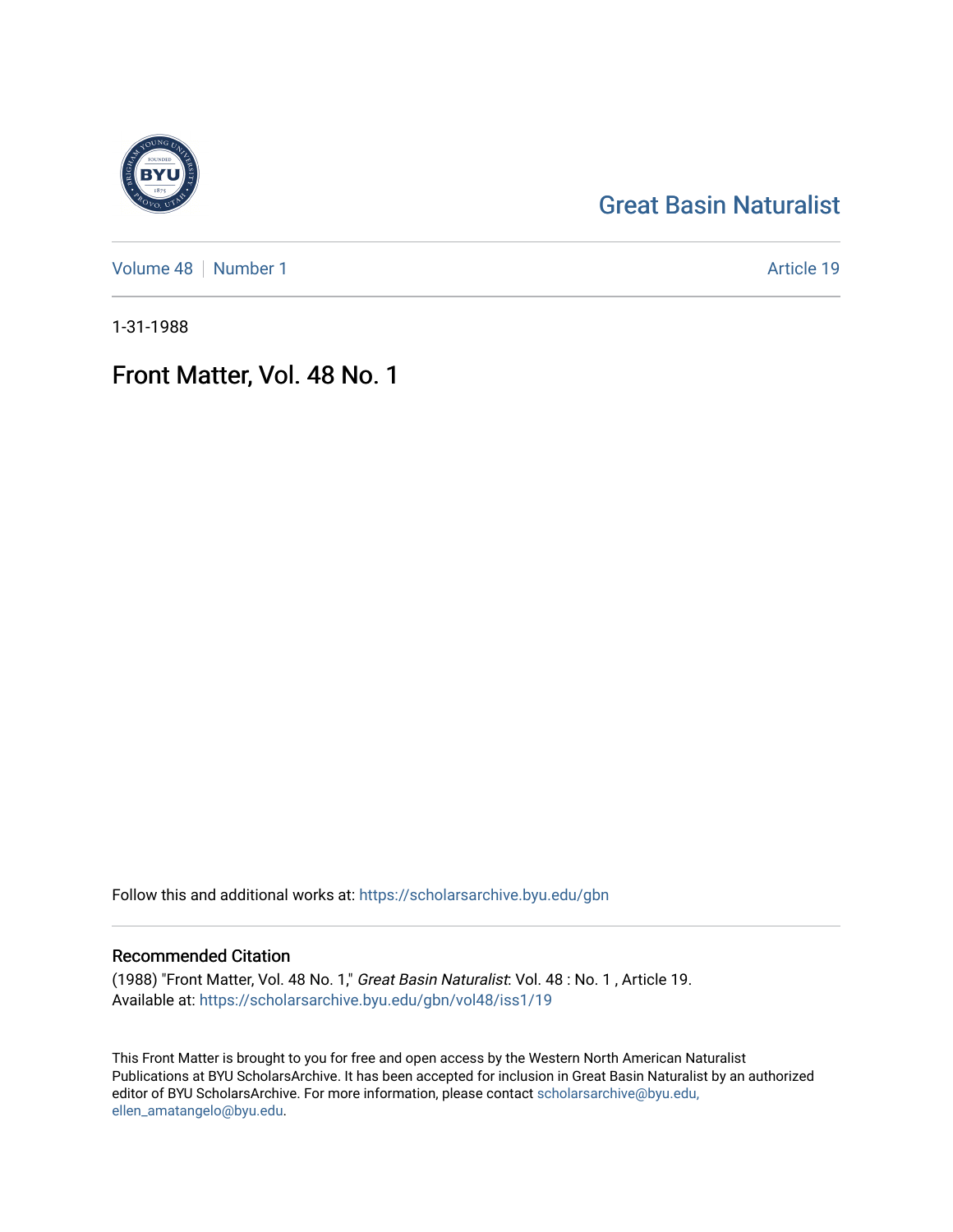# **HE GREAT BASIN NATURALIST**

**cume 48 No. 1** 

31 January 1988 **Brigham Young University** 



MCZ LIBRARY **NATION** JUL l^ 1988 HARVARD UNIVERSITY